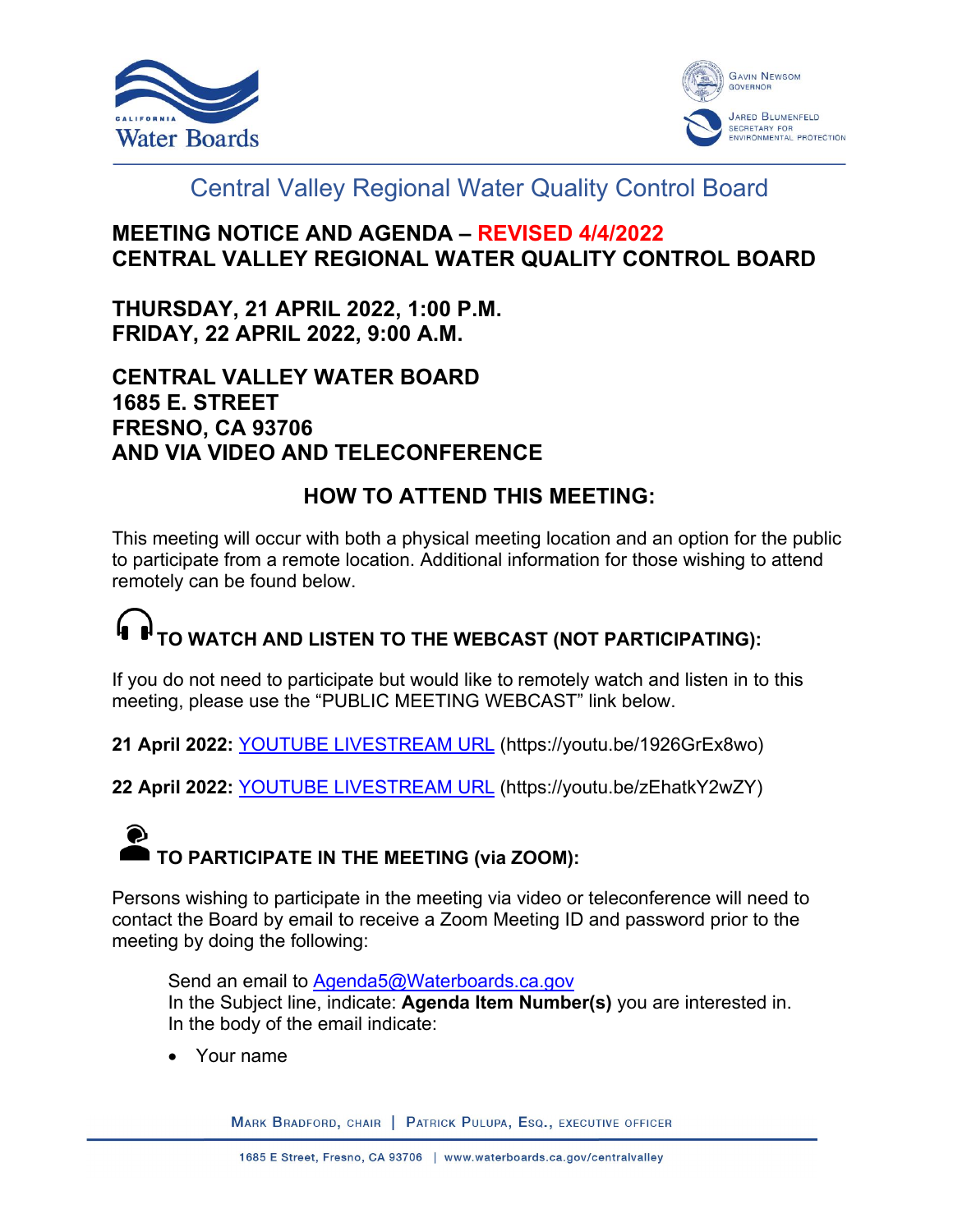- · Who you represent (i.e., self, another person, an organization)
- · Identify whether you intend to participate via videoconference (your computer microphone and speaker) or by telephone
- · If calling in by telephone, please provide the last three digits of the telephone number you will be calling from

The Board will respond to your email with the Zoom Meeting ID and password for the meeting. If you do not send an email by **5:00 p.m. on April 20**, it is possible you will need to begin watching the webcast available on YouTube. You cannot participate in the Zoom meeting until you receive an email with the Zoom ID and password.

Additional information on attending the meeting can be found on the [Regional Board Meeting Calendar webpage](https://www.waterboards.ca.gov/centralvalley/board_info/meetings/) at: (https://www.waterboards.ca.gov/centralvalley/board\_info/meetings/)

Items on this Agenda are numbered for identification purposes only; the Board may consider these items out of their listed order.

Copies of the items to be considered by the Central Valley Water Board are posted on the Board's [Tentative Orders web page](http://www.waterboards.ca.gov/centralvalley/board_decisions/tentative_orders/) (https://www.waterboards.ca.gov/centralvalley/board\_decisions/tentative\_orders/).

Questions regarding individual items should be directed to the Board staff person whose name and phone number are indicated with the agenda item. For general questions, to request a special accommodation, or to request interpreter services, please send an e-mail to [agenda5@waterboards.ca.gov](mailto:agenda5@waterboards.ca.gov) or call (916) 464-3291. Please request special accommodations or interpreter services at least 10 business days in advance of the meeting. TTY users may contact the California Relay Service at 1-800-735-2929 or voice line at 1-800-735-2922.

## **THURSDAY, 21 APRIL 2022, 1:00 P.M.**

## **BOARD BUSINESS**

- 1. Introductions, Pledge of Allegiance, Meeting Rules.
- 2. Board Member Communications Board Members and the State Board Liaison Member may discuss meetings, communications, correspondence, or other items of general interest relating to matters within the Board's jurisdiction.
- 3. State Water Board Liaison Update
- 4. Public Forum Any member of the public may address the Board on any matter within the Board's jurisdiction and not scheduled for consideration at this meeting or pending before the Board.
- 5. [Executive Officer's Report.](https://www.waterboards.ca.gov/centralvalley/board_decisions/tentative_orders/2204/#5)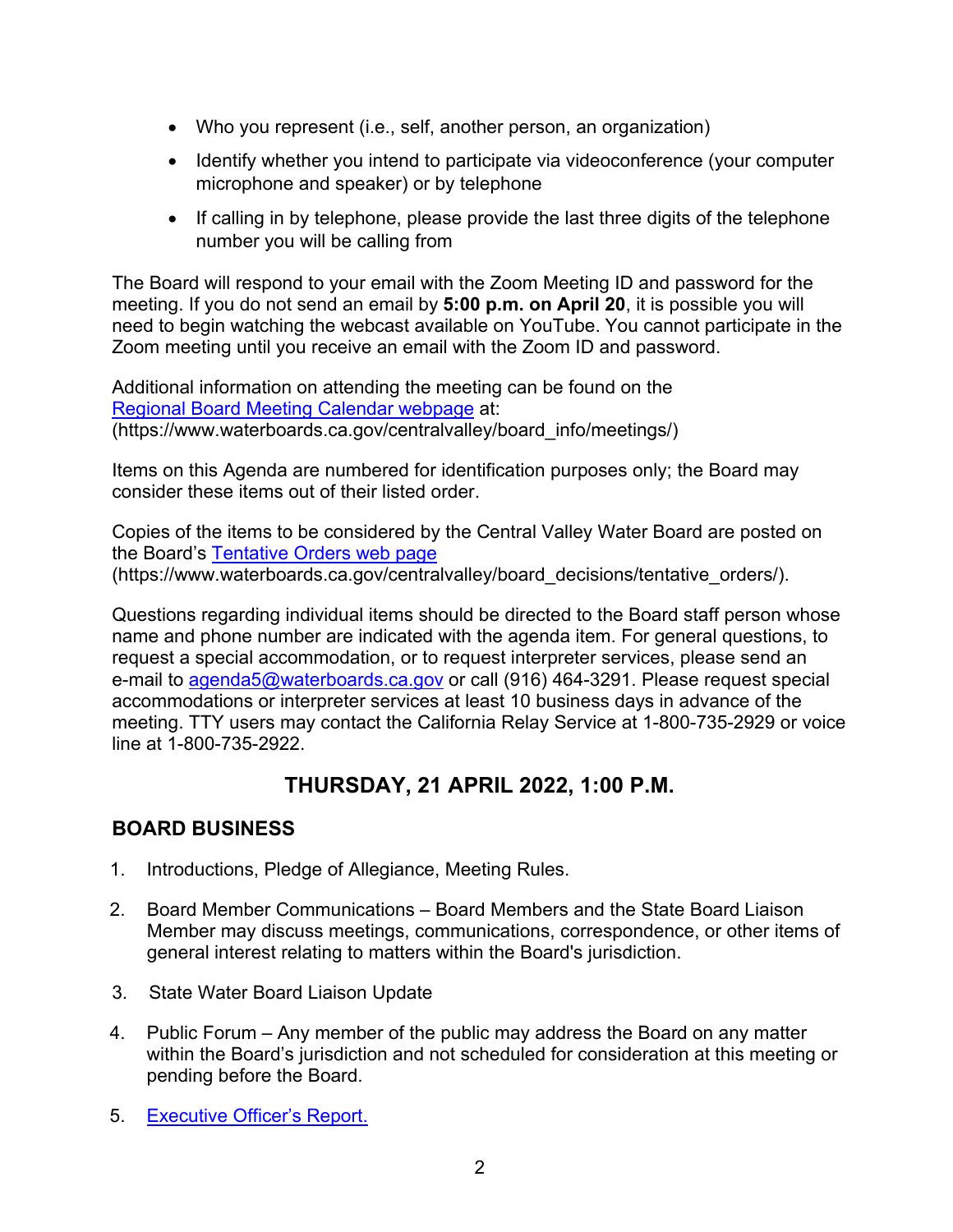- 6. Consideration of Minutes from Prior Board Meeting (February 2022). (THIS ITEM WILL BE HEARD AT A FUTURE BOARD MEETING)
- 7. Consideration of Uncontested Items [The Board will consider agenda items](https://www.waterboards.ca.gov/centralvalley/board_decisions/tentative_orders/2204/#7)  10 [through 13.](https://www.waterboards.ca.gov/centralvalley/board_decisions/tentative_orders/2204/#7)

## **OTHER BUSINESS**

- 8. CV-SALTS Enforcement Priorities [Discussion of how the Central Valley Water](https://www.waterboards.ca.gov/centralvalley/board_decisions/tentative_orders/2204/#8)  [Board may shift resources towards enforcing Permittees' Failure to Comply with](https://www.waterboards.ca.gov/centralvalley/board_decisions/tentative_orders/2204/#8)  [Notices Issued to Under the Board's Nitrate and Salt Control Programs](https://www.waterboards.ca.gov/centralvalley/board_decisions/tentative_orders/2204/#8) [Anne Walters (916) 464-4840]
- 9. [Consideration of a Resolution Commending Dr. Karl Longley's Service on the](https://www.waterboards.ca.gov/centralvalley/board_decisions/tentative_orders/2204/#9)  Central Valley Water Board – [Consideration of a Resolution](https://www.waterboards.ca.gov/centralvalley/board_decisions/tentative_orders/2204/#9) [Mindy Maxwell (916-464-4839]

## **[UNCONTESTED CALENDAR](https://www.waterboards.ca.gov/centralvalley/board_decisions/tentative_orders/2204/#uncontested)**

(Cal. Code Regs., tit. 23, section 647.2, subd. (f).) Uncontested items are those items that are not being contested at the Board Meeting and will be acted on without discussion. If any person or Board Member requests discussion, the item may be removed from the Uncontested Calendar.

#### **[NPDES PERMITS \(AGENDA ITEM 10\)](https://www.waterboards.ca.gov/centralvalley/board_decisions/tentative_orders/2204/#10)**

- a. [City of Colusa, Wastewater Treatment Plant, Colusa County –](https://www.waterboards.ca.gov/centralvalley/board_decisions/tentative_orders/2204/#10a) Consideration of [NPDES Permit Renewal and Time Schedule Order \(NPDES Permit CA0078999\)](https://www.waterboards.ca.gov/centralvalley/board_decisions/tentative_orders/2204/#10a)
- b. [City of Corning, Corning Wastewater Treatment Plant, Tehama County –](https://www.waterboards.ca.gov/centralvalley/board_decisions/tentative_orders/2204/#10b) [Consideration of NPDES Permit Renewal \(NPDES Permit CA0004995\)](https://www.waterboards.ca.gov/centralvalley/board_decisions/tentative_orders/2204/#10b)
- c. [General Waste Discharge Requirements/National Pollutant Discharge Elimination](https://www.waterboards.ca.gov/centralvalley/board_decisions/tentative_orders/2204/#10c)  [System Permit, Municipal Wastewater Dischargers That Meet Objectives/Criteria](https://www.waterboards.ca.gov/centralvalley/board_decisions/tentative_orders/2204/#10c)  At The Point Of Discharge To Surface Water, Consideration of NPDES General [Permit Amendment \(NPDES Permit CAG585001\)](https://www.waterboards.ca.gov/centralvalley/board_decisions/tentative_orders/2204/#10c)
- d. [River Highlands Community Services District; County of Yuba; and Gold Village](https://www.waterboards.ca.gov/centralvalley/board_decisions/tentative_orders/2204/#10d)  [Land Development, LLC.; Hammonton Gold Village Wastewater Treatment Plant,](https://www.waterboards.ca.gov/centralvalley/board_decisions/tentative_orders/2204/#10d)  Yuba County – [Consideration of NPDES Permit Renewal \(NPDES Permit](https://www.waterboards.ca.gov/centralvalley/board_decisions/tentative_orders/2204/#10d)  [CA0081574\)](https://www.waterboards.ca.gov/centralvalley/board_decisions/tentative_orders/2204/#10d)

#### **[WASTE DISCHARGE REQUIREMENTS \(AGENDA ITEM 11\)](https://www.waterboards.ca.gov/centralvalley/board_decisions/tentative_orders/2204/#11)**

a. [Amador County Waste Management and Recycling Department, Buena Vista](https://www.waterboards.ca.gov/centralvalley/board_decisions/tentative_orders/2204/#11a)  Landfill, Amador County - Consideration of Revised Waste Discharge [Requirements Order No. R5-2018-0020](https://www.waterboards.ca.gov/centralvalley/board_decisions/tentative_orders/2204/#11a)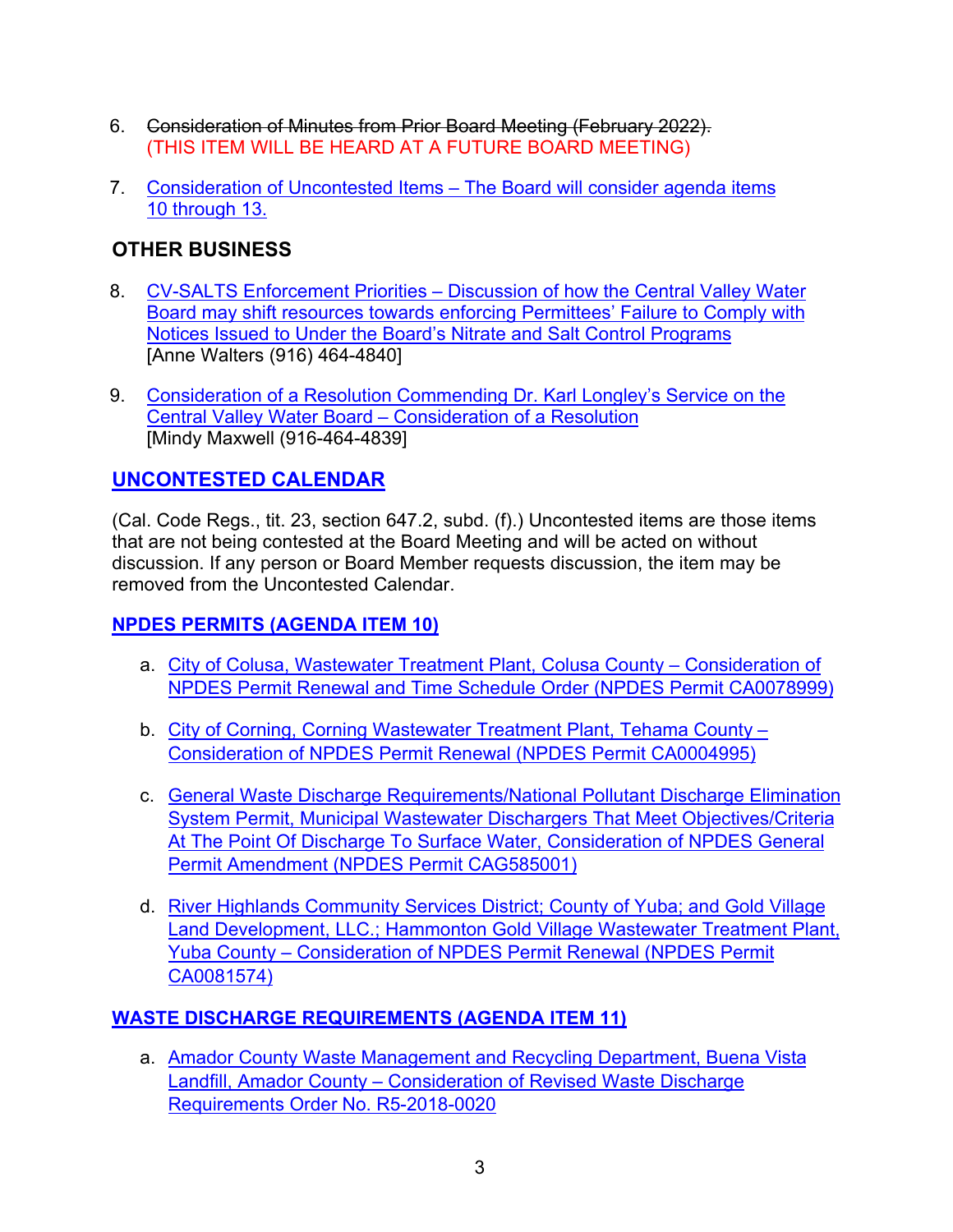- b. [City of Farmersville, Farmersville Wastewater Treatment Facility, Tulare County –](https://www.waterboards.ca.gov/centralvalley/board_decisions/tentative_orders/2204/#11b) [Consideration of Revision of Waste Discharge Requirements Order No. 86-152](https://www.waterboards.ca.gov/centralvalley/board_decisions/tentative_orders/2204/#11b)
- c. [County of Tulare, Woodville Disposal Site, Tulare County –](https://www.waterboards.ca.gov/centralvalley/board_decisions/tentative_orders/2204/#11c) Consideration of [Revision of Waste Discharge Requirements Order No. R5-2012-0075](https://www.waterboards.ca.gov/centralvalley/board_decisions/tentative_orders/2204/#11c)
- d. [Lost Hills Environmental, LLC, Lost Hill Environmental LLC, Kern County –](https://www.waterboards.ca.gov/centralvalley/board_decisions/tentative_orders/2204/#11d) [Consideration of Modifications to Waste Discharge Requirements Order No.](https://www.waterboards.ca.gov/centralvalley/board_decisions/tentative_orders/2204/#11d) [R5-2010-0123](https://www.waterboards.ca.gov/centralvalley/board_decisions/tentative_orders/2204/#11d)
- e. [Merced County Regional Waste Management Authority, Billy Wright Solid Waste](https://www.waterboards.ca.gov/centralvalley/board_decisions/tentative_orders/2204/#11e)  Landfill, Merced County – [Consideration of Modifications to Waste Discharge](https://www.waterboards.ca.gov/centralvalley/board_decisions/tentative_orders/2204/#11e)  [Requirements Order No. R5-2011-0061](https://www.waterboards.ca.gov/centralvalley/board_decisions/tentative_orders/2204/#11e)
- f. [McCloud Community Services District, McCloud Class III Municipal Solid Waste](https://www.waterboards.ca.gov/centralvalley/board_decisions/tentative_orders/2204/#11f)  Landfill, Siskiyou County – [Consideration of Revision of Waste Discharge](https://www.waterboards.ca.gov/centralvalley/board_decisions/tentative_orders/2204/#11f)  [Requirements Order No. R5-2003-0082,](https://www.waterboards.ca.gov/centralvalley/board_decisions/tentative_orders/2204/#11f) [Patrick DeCarvalho, (530) 224-4786]
- g. Sierra Pacific Industries, SPI-Martell Division Facility Class III Landfill, Amador County – Consideration of Revised Waste Discharge Requirements Order No. R5-2014-0025 (THIS ITEM WILL BE HEARD AT A FUTURE BOARD MEETING)

#### **[RESCISSIONS \(AGENDA ITEM 12\)](https://www.waterboards.ca.gov/centralvalley/board_decisions/tentative_orders/2204/#12)**

- a. [Kingsbury Greens Community Services District, Kingsbury Greens CSD](https://www.waterboards.ca.gov/centralvalley/board_decisions/tentative_orders/2204/#12a)  [Wastewater Treatment Plant, Nevada County –](https://www.waterboards.ca.gov/centralvalley/board_decisions/tentative_orders/2204/#12a) Waste Discharge Requirements [Order No. 95-238](https://www.waterboards.ca.gov/centralvalley/board_decisions/tentative_orders/2204/#12a)
- b. [Tim Cohee and the United States Forest Service, China Peak Ski Resort](https://www.waterboards.ca.gov/centralvalley/board_decisions/tentative_orders/2204/#12b)  [Wastewater Treatment System, Fresno County –](https://www.waterboards.ca.gov/centralvalley/board_decisions/tentative_orders/2204/#12b) Waste Discharge Requirements [Order No. 86-065](https://www.waterboards.ca.gov/centralvalley/board_decisions/tentative_orders/2204/#12b)
- c [Young Life, Woodleaf Camp STP's Wastewater System, Yuba County –](https://www.waterboards.ca.gov/centralvalley/board_decisions/tentative_orders/2204/#12c) Waste [Discharge Requirements Order No. R5-2004-0040](https://www.waterboards.ca.gov/centralvalley/board_decisions/tentative_orders/2204/#12c)

#### **[CHANGE OF NAME \(AGENDA ITEM 13\)](https://www.waterboards.ca.gov/centralvalley/board_decisions/tentative_orders/2204/#13)**

- a. [Fagundes Brothers, LLC, Fagundes Brothers Reclamation Project, Merced County](https://www.waterboards.ca.gov/centralvalley/board_decisions/tentative_orders/2204/#13a) – [Waste Discharge Requirements Order](https://www.waterboards.ca.gov/centralvalley/board_decisions/tentative_orders/2204/#13a) No. 94-036
- b. [Snow Flower LLC, Cisco Grove RV Park, Placer County](https://www.waterboards.ca.gov/centralvalley/board_decisions/tentative_orders/2204/#13b) Waste Discharge [Requirements Order](https://www.waterboards.ca.gov/centralvalley/board_decisions/tentative_orders/2204/#13b) No. 96-016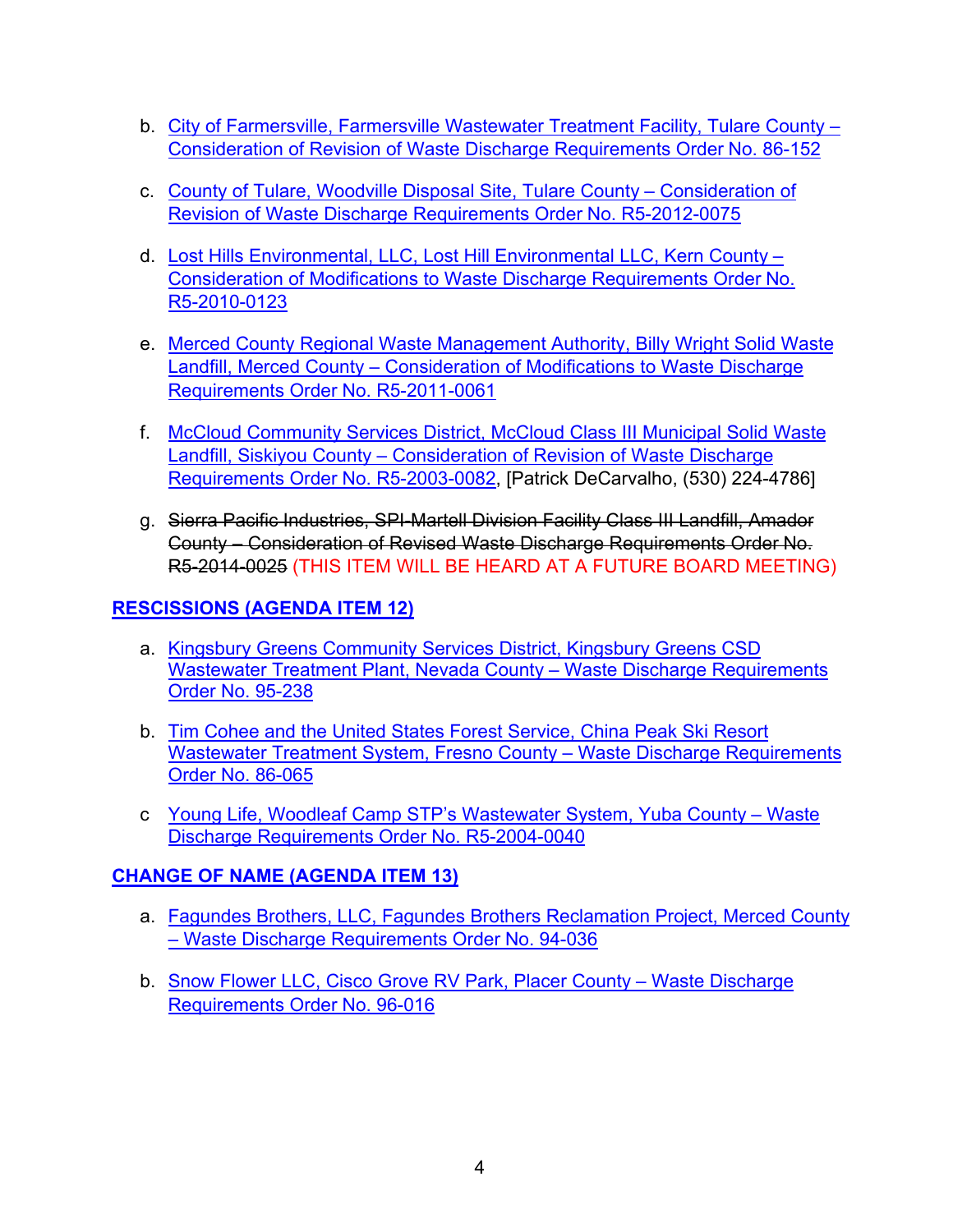## **FRIDAY, 22 APRIL 2022, 9:00 A.M.**

#### **BOARD BUSINESS**

- 14. Introductions, Pledge of Allegiance, Meeting Rules
- 15. Board Member Communications Board Members and the State Board Liaison Member may discuss meetings, communications, correspondence, or other items of general interest relating to matters within the Board's jurisdiction.
- 16. Public Forum Any member of the public may address the Board on any matter within the Board's jurisdiction and not scheduled for consideration at this meeting or pending before the Board.

#### **OTHER BUSINESS**

17. [Update on Central Valley Harmful Algal Bloom Efforts –](https://www.waterboards.ca.gov/centralvalley/board_decisions/tentative_orders/2204/#17) Informational Item [Karen Atkins (916) 464-4837]

## **CLOSED SESSION**

The Board may meet in closed session to consider personnel matters (Gov. Code, section 11126 subd. (a)); to deliberate on a decision to be reached based upon evidence introduced in a hearing (id., section 11126, subd. (c)(3)); or to discuss matters in litigation, including discussion of initiated litigation, significant exposure to litigation, or decisions to initiate litigation (id., section 11126, subd. (e)). Current litigation involving the Board is listed below.

#### **LITIGATION FILED AGAINST THE CENTRAL VALLEY WATER BOARD AND/OR THE STATE WATER BOARD:**

- a. Malaga County Water District Litigation (various proceedings):
	- i. 2013 ACLO to Malaga County Water Dist. for Mandatory Minimum Penalties Malaga Cnty. Water Dist. v. Central Valley Water Bd. et al. (5DCA Case No. F075868; Madera Superior Court Case No. MCV071280 [originally filed in Fresno Superior as Case No. 14-CECG-03576]).
	- ii. 2014 NPDES Permit and CDO to Malaga County Water Dist. Malaga Cnty. Water Dist. v. State Water Res. Control Bd., et al. (5DCA Case No. F075851; Madera Superior Court Case No. MCV071279 [originally filed in Fresno Superior Court as Case No. 14-CECG-03919]).
	- iii. 2016 ACLO to Malaga County Water Dist. Malaga Cnty. Water Dist. v. Central Valley Reg'l Water Quality Bd., et al. (5DCA Case No. F078327; Fresno Superior Court Case No. 16-CECG-03036).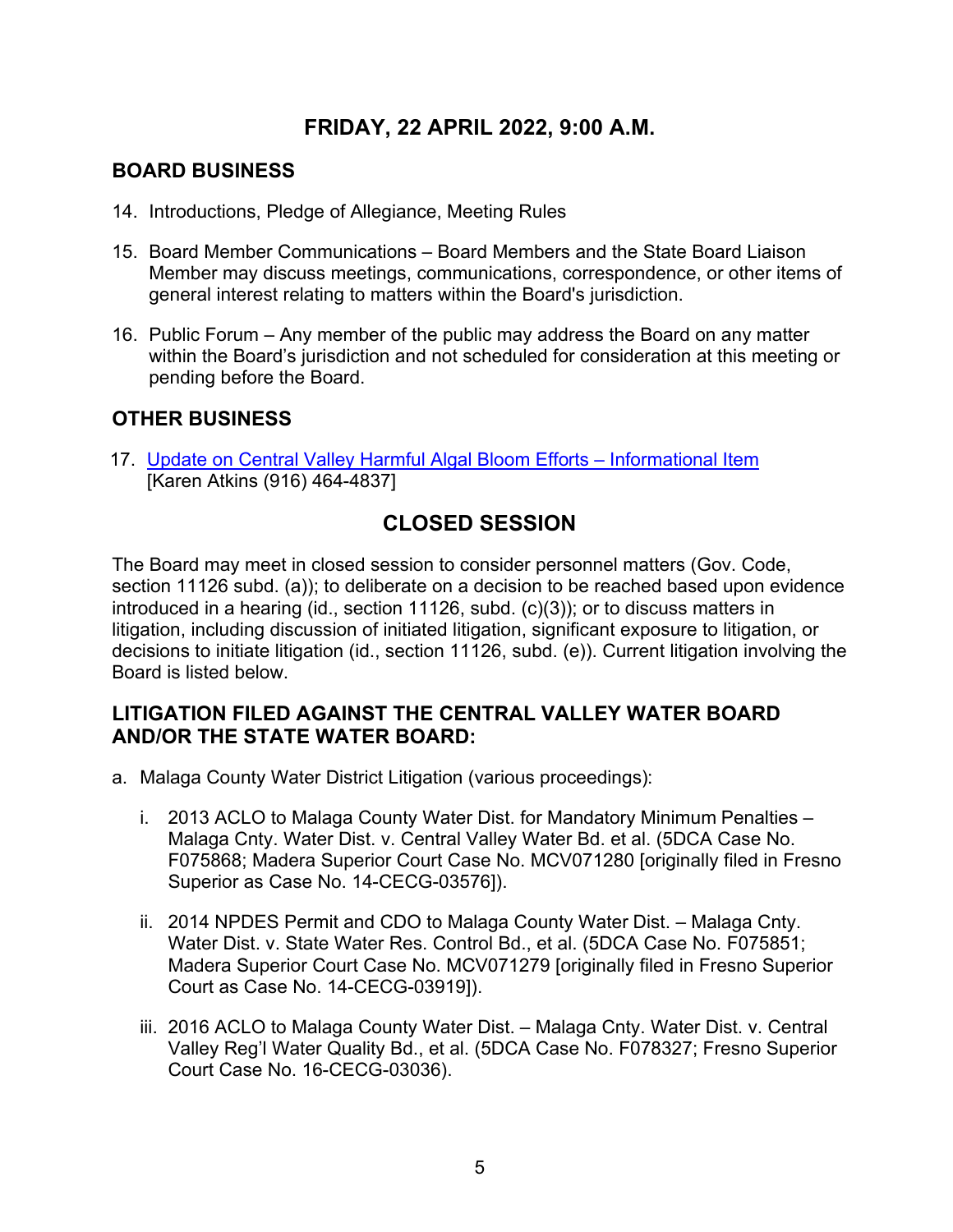- b. Existing Milk Cow Dairy WDRs General Orders R5-2007-0037, R5-2013-0122 Asociación de Gente Unida por el Agua et al. v. Central Valley Water Bd. (3DCA Case No. C066410; Sacramento Superior Court Case No. 34-2008-00003604).
- c. 2014 Walker Mine CAO Atlantic Richfield Co. v. Central Valley Water Bd. (3DCA Case No. C086745; Sacramento Superior Court Case No. 34-2014-80001875).
- d. Eastern San Joaquin/Irrigated Lands Regulatory Program State Water Board Order No. WQ 2018-0002, modifying Central Valley Water Board WDRs General Order No. R5-2012-0116 (Growers within Eastern San Joaquin River Watershed that are Members of Third-Party Group) [State Water Board File Nos. A-2239(a)-(c)] (3DCA Case No. C093513):
	- i. Monterey Coastkeeper, et al. v. Central Coast Reg'l Water Quality Control Bd., et al. (Sacramento Superior Court Case No. 34-2017-80002655);
	- ii. Environmental Law Found. v. State Water Res. Control Bd., et al. (Sacramento Superior Court Case No. 34-2018-80002851);
	- iii. Protectores del Agua Subterránea v. State Water Res. Control Bd., et al. (Sacramento Superior Court Case No. 34-2018-80002852); and
	- iv. Monterey Coastkeeper, et al. v. Central Valley Reg'l Water Quality Control Bd., et al. (Sacramento Superior Court Case No. 34-2018-80002853).
- e. Center for Biological Diversity v. Central Valley Reg'l Water Quality Control Bd. and Valley Water Mgmt. Co. (Kern Superior Court Case No. BCV-18-102201).
- f. Valley Water Management Company v. Central Valley Reg'l Water Quality Control Bd., (Kern County Superior Court Case No. BCV-19-101750).
- g. 2019 ACLO to Kongkeo Khamvongsa and Alexandra Kensavath Kongkeo Khamvongsa et al. v. Central Valley Reg'l Water Quality Control Bd. (Shasta Superior Court Case No. 193748).
- h. Winnemem Wintu Tribe, et. al. v. State Water Res. Control Board., et. al. (Merced County Superior Court Case 21CV-02721, Consolidated under 19CV-04989).

#### **LITIGATION FILED BY THE CENTRAL VALLEY WATER BOARD AGAINST OTHER PARTIES:**

i. Aerojet Cleanup – Central Valley Water Bd., et al. v. Aerojet-General Corp., et al. (Sacramento Superior Court Case No. 286073, consolidated w/ Case Nos. 288302 and 291981); Central Valley Water Bd., et al. v. Aerojet-General Corp., et al. (EDCA Case No. CIV-S-86-0064-EJG), consolidated w/ U.S. v. Aerojet-General Corp. et al. (EDCA Case No. CIV-S-86-0063-EJG).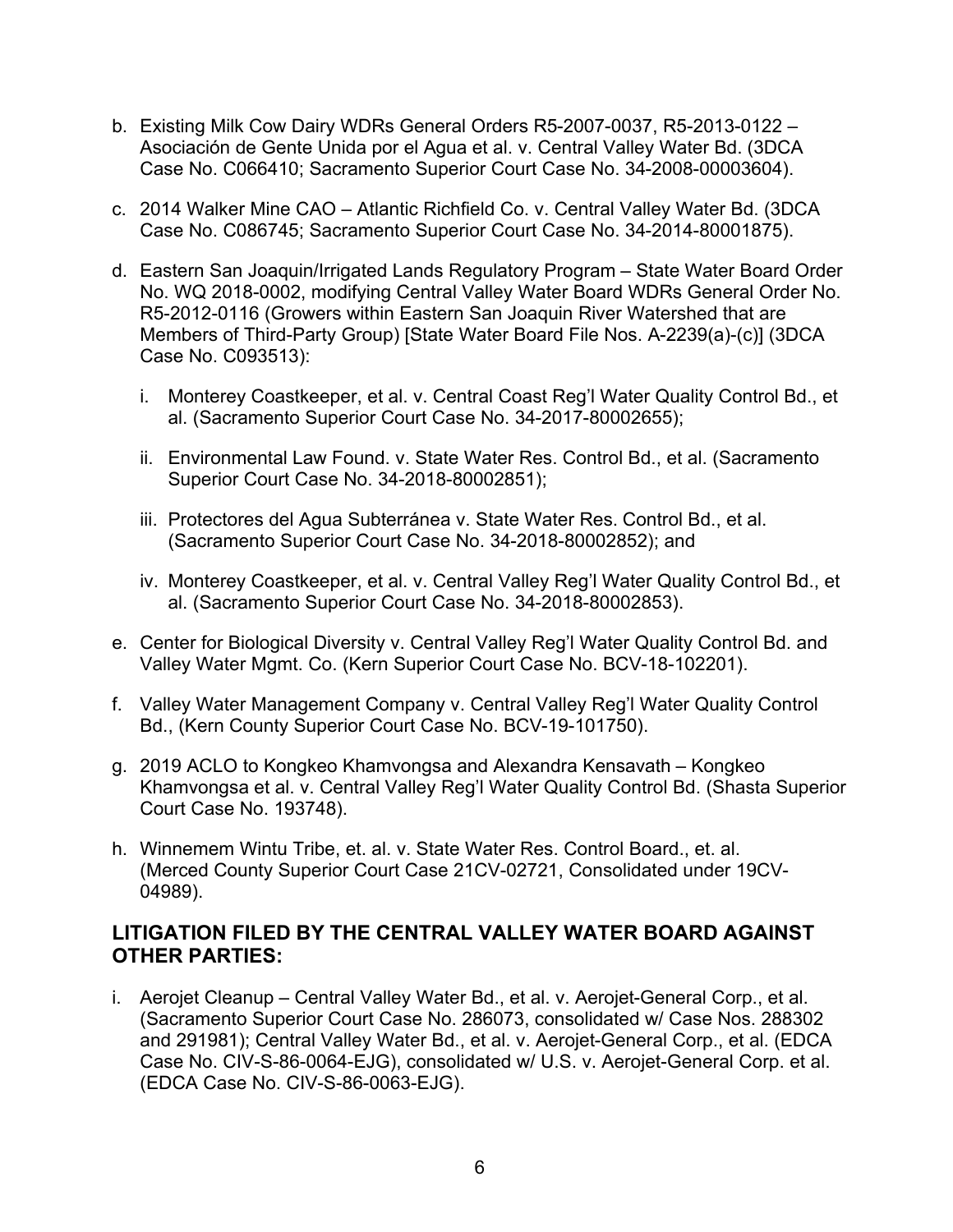- j. Orland Sand and Gravel Facility People ex rel. Central Valley Water Bd., et al. v. Orland Sand and Gravel Corp., et al. (Glenn Superior Court Case No. 15CV01436).
- k. Iron Mountain Mine Cleanup Central Valley Water Board et al. v. Iron Mountain Mines, Inc. et al. (EDCal, Case No. CIV-S-91-1167-DFL-PAN) and U.S. v. Iron Mountain Mines, Inc. et al., (EDCal, Case No. S-91-0768 DFL/JFM).
- l. Original Sixteen-to-One Mine Mandatory Minimum Penalties Central Valley Water Board et al. v. Original Sixteen-to-One Mine, Inc. et al. (Sierra County. Sup.Ct., Case No. 7019).

#### **PETITIONS FOR REVIEW OF CENTRAL VALLEY WATER BOARD ACTIONS FILED WITH STATE WATER BOARD:**

- m. Irrigated Lands General WDRs for Indiv. Growers, Order R5-2013-0100 Petition by Kern River Watershed Coalition Auth. and Paramount Farming Co., LLC (State Water Board File No. A-2269).
- n. Tulare Lake Basin Area Irrigated Lands General WDRs, Order R5-2013-0120 Petitions by Southern San Joaquin Valley Water Quality Coalition, et al., Michael and Yvonne LaSalle, and Asociación de Gente Unida por el Agua (AGUA), et al. (State Water Board File Nos. A-2278(a)-(c)).
- o. Sacramento River Watershed Irrigated Lands General WDRs Order R5-2014-0030 Petition by California Sportfishing Alliance et al. (State Water Board File No. A-2302).
- p. San Joaquin Cnty. and Delta Area Irrigated Lands General WDRs Order R5-2014-0029 – Petition by California Sportfishing Alliance, et al. (State Water Board File No. A-2301).
- q. West San Joaquin River Watershed Irrigated Lands General WDRs, Order R5-2014-0002 – Petition by California Sportfishing Alliance et al. (State Water Board File No. A-2292).
- r. CDO R5-2015-0093 to Valley Water Mgmt. Co. Petitions by Valley Water Mgmt. Co., Clean Water Action, and the Central California Environmental Justice Network (State Water Board File Nos. A-2418(a), A-2418(b), and A-2418(c)).
- s. Original Sixteen to One Mine, Inc., ACLO R5-2017-0115 Petition filed by Original Sixteen to One Mine, Inc. (State Water Board File No. A-2586).
- t. Reissued WDRs General Order for Existing Dairies, Order R5-2013-0122 Petition filed by Asociación de Gente Unida por el Agua and Environmental Law Foundation (State Water Board File No. A-2283(b)).

#### **ACRONYM KEY**

**3DCA** 3rd District Court of Appeal

**5DCA** 5th District Court of Appeal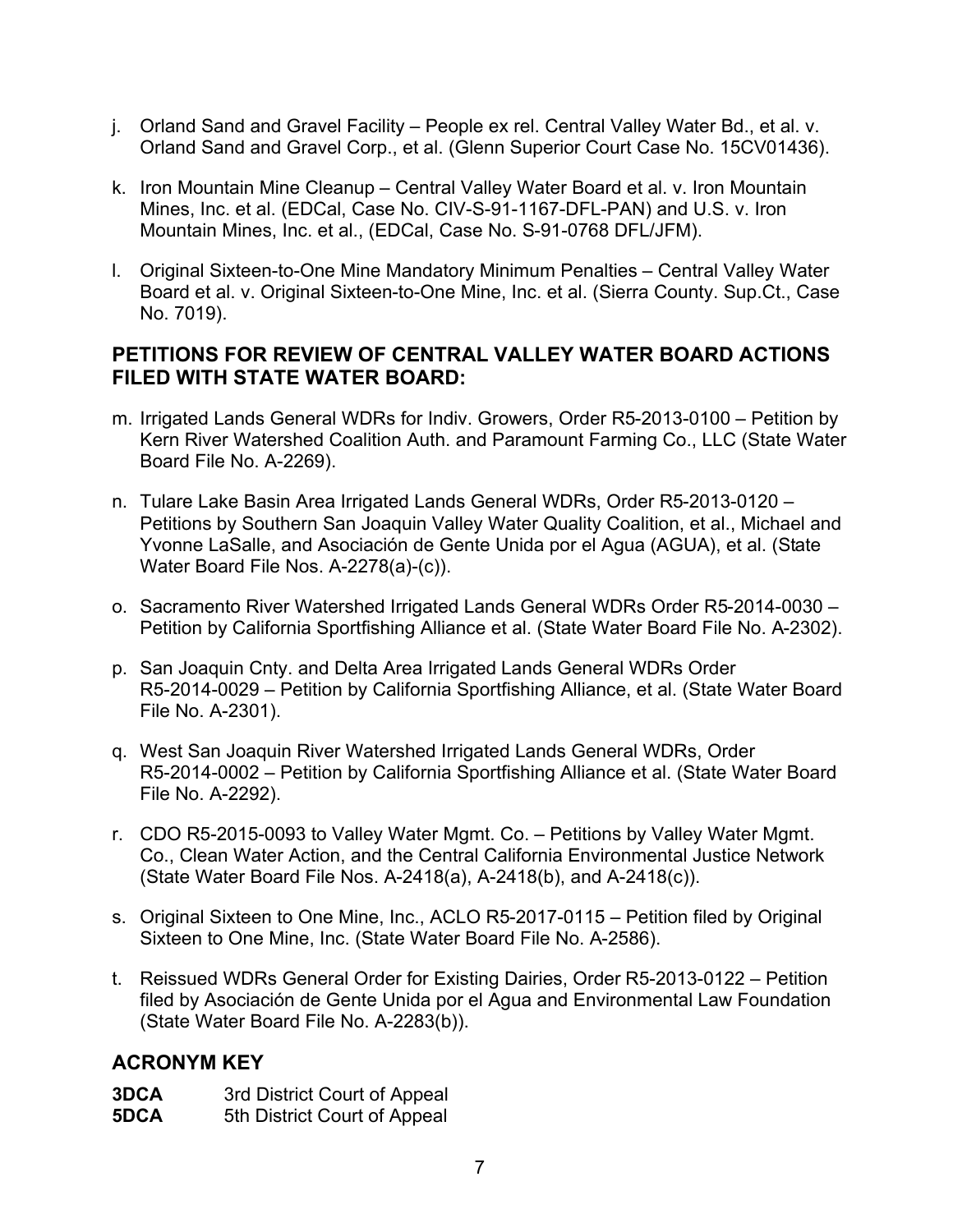| <b>ACLO</b> | <b>Administrative Civil Liability Order</b>                |
|-------------|------------------------------------------------------------|
| <b>CAO</b>  | <b>Cleanup and Abatement Order</b>                         |
| <b>CDO</b>  | <b>Cease and Desist Order</b>                              |
| <b>EDCA</b> | U.S. District Court for the Eastern District of California |
| <b>MRP</b>  | Monitoring and Reporting Program                           |
| <b>WDRs</b> | <b>Waste Discharge Requirements</b>                        |

## **MEETING PROCEDURES**

The Central Valley Water Board circulates item-specific Notices and/or Hearing Procedures along with drafts of its Orders and Amendments. If there is a conflict between an item-specific Notice or Hearing Procedure and the Meeting Procedures in this Agenda, the item-specific Notice or Hearing Procedure will control. Please contact Board staff if you do not know whether there is a Notice or Hearing Procedure for a specific item. The statutes and regulations that govern the Central Valley Water Board's meetings are on the State Water Board's [Laws and Regulations web page](https://www.waterboards.ca.gov/laws_regulations/) (https://www.waterboards.ca.gov/laws\_regulations/). General Meeting Rules and the Procedures applicable to Central Valley Water Board Meetings can be found on the Central Valley Water Board's [Rules and Procedures web page](https://www.waterboards.ca.gov/centralvalley/board_info/meetings/mtgprocd.html) (https://www.waterboards.ca.gov/centralvalley/board\_info/meetings/mtgprocd.html).

All persons may speak at a Central Valley Water Board meeting and are expected to orally summarize their written submittals. Oral presentations will be limited in time by the Board Chair, and a timer may be used. Where speakers can be grouped by affiliation or interest, such groups are expected to select a spokesperson and to not be repetitive. The Board will accommodate spokespersons by granting additional time if other group members will not also be speaking.

Written materials that are received after deadlines set by item-specific Notices and/or Hearing Procedures will not generally be admitted. Any person requesting to submit late materials must demonstrate good cause, and the Chair must find that the admission of the late materials would not prejudice the Central Valley Water Board or any designated party. The Chair may modify this rule to avoid severe hardship.

## **ELECTRONIC PRESENTATIONS**

PowerPoint and other electronic presentations are frequently presented at the Board Meetings. Please e-mail presentations to [agenda5@waterboards.ca.gov](mailto:agenda5@waterboards.ca.gov) (agenda5@waterboards.ca.gov) at least 24 hours in advance.

## **PETITION PROCEDURE**

Any person aggrieved by an action of the Central Valley Water Board may petition the State Water Board to review the action in accordance with Water Code section 13320 and California Code of Regulations, title 23, sections 2050 and following. The State Water Board must receive the petition by 5:00 p.m., 30 days after the date of the